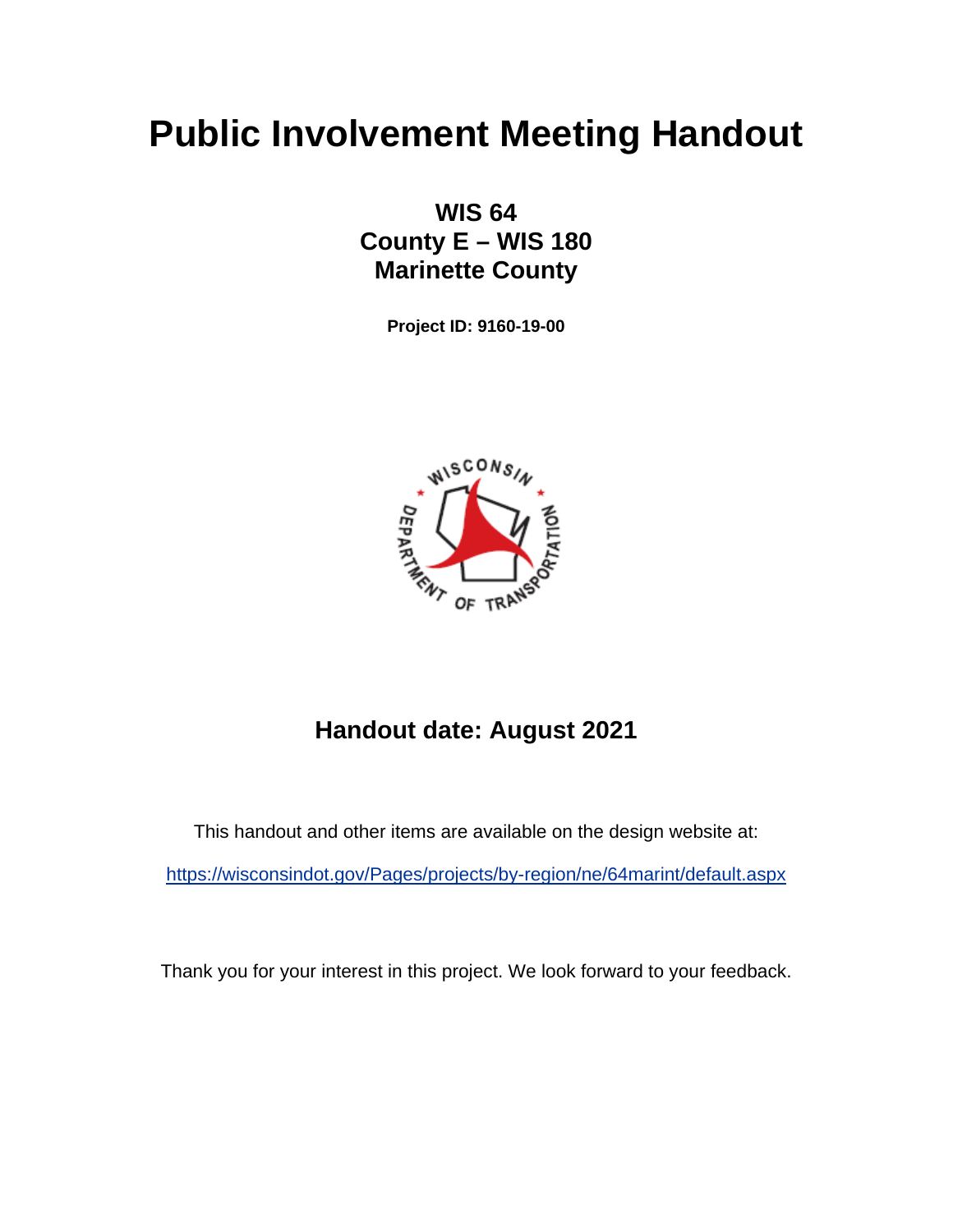#### **Purpose of the meeting**

The Wisconsin Department of Transportation (WisDOT) is seeking public feedback and input on the identified needs and proposed improvements along WIS 64 from County E to just west of WIS 180 in Marinette County. There will be no in person meeting due to the current health emergency. We appreciate your input and encourage you take a moment to review the project information and provide comment.

### **Project information**

We are proposing to improve 7 miles of WIS 64 by placing a new surface on the existing roadway. This will address the deteriorating surface of the existing roadway, extend the pavement life of the roadway and provide a better all-weather riding surface.

Proposed improvements include:

- Milling 2-inches of the existing pavement and overlaying with 2-inches of asphaltic pavement
- Widening paved shoulders from a 3-foot to a 5-foot width
- Installation of centerline and shoulder rumble strips
- Guardrail replacement at the Peshtigo River Bridge (B-38-0131), box culvert C-38-013, and box culvert C-38-011
- Replacement of the existing wingwall on box culvert C-38-013, located at intersection of County E South and WIS 64
- Curb and gutter replacement at the WIS 180 roundabout



#### **WIS 64 (County E – WIS 180) Location Map**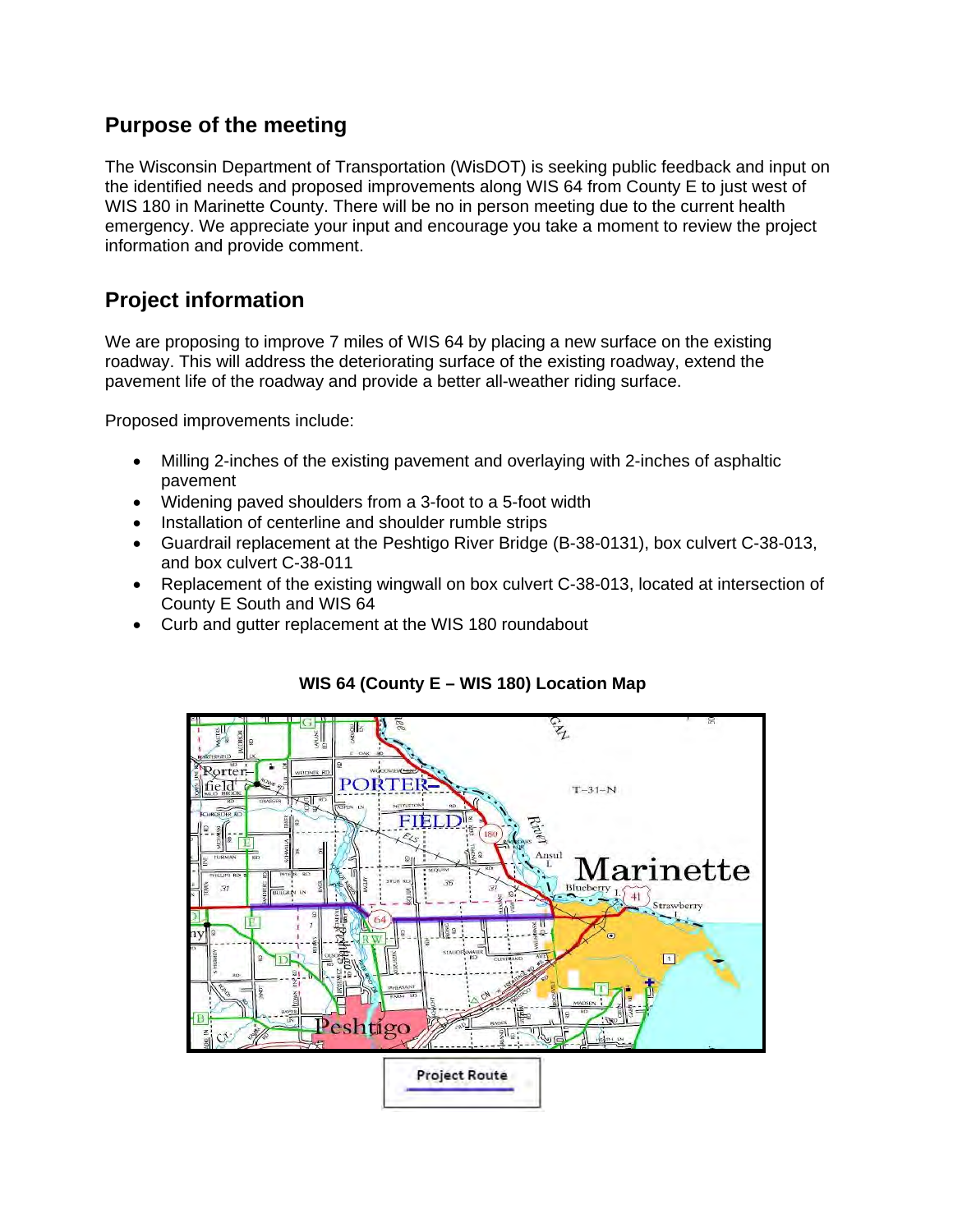## **Proposed Schedule and Traffic Impacts**

Construction is currently scheduled for 2024, however, could occur as early as 2023 if funding becomes available.

A detour is proposed during replacement of the existing cross culverts along project. The proposed detour route is WIS 64 to County E to County G to WIS 180 to WIS 64 and is expected to be in place approximately 3 weeks.

For the remainder of the project, the work will take place under traffic with the roadway reduced to a single lane within the work zone via flagging operations. Two lanes of traffic will be maintained when no construction work is taking place.

#### **Right-of-way Impacts**

Additional right of way will not be required for this project. All work will be performed within the existing right of way.

#### **Project update/next steps**

- Local Officials Meeting **August 2021**
- Public Involvement Meeting and a metal and August 2021
- Final Plans May 2022
- Construction currently scheduled Summer/Fall 2024

#### **In This Together program for businesses**

WisDOT recognizes businesses located in work zones have special needs. It's critical that customers have access to businesses and that they continue to visit them, regardless of any road work inconvenience. WisDOT's In This Together program is offered to business and community leaders as an idea source as they plan for road construction in their area.

- Specially designed 'Guide for Businesses' to succeed during a highway construction project, includes information on:
	- o Planning ahead
	- o Staying informed
	- o Keeping customers informed
	- o Tips for businesses
- Case studies that demonstrate techniques that have been successfully used in communities throughout Wisconsin.
- Promotional samples showing a variety of examples of how business have promoted their businesses during construction.
- The In This Together website is available at: [https://wisconsindot.gov/Pages/projects/in](https://wisconsindot.gov/Pages/projects/in-together/default.aspx)[together](https://wisconsindot.gov/Pages/projects/in-together/default.aspx)

During construction, temporary signing for businesses will be available. While signing and other marketing/advertising during the construction is up to the business, WisDOT encourages businesses to use the resources above to assist them with planning for construction before the construction begins.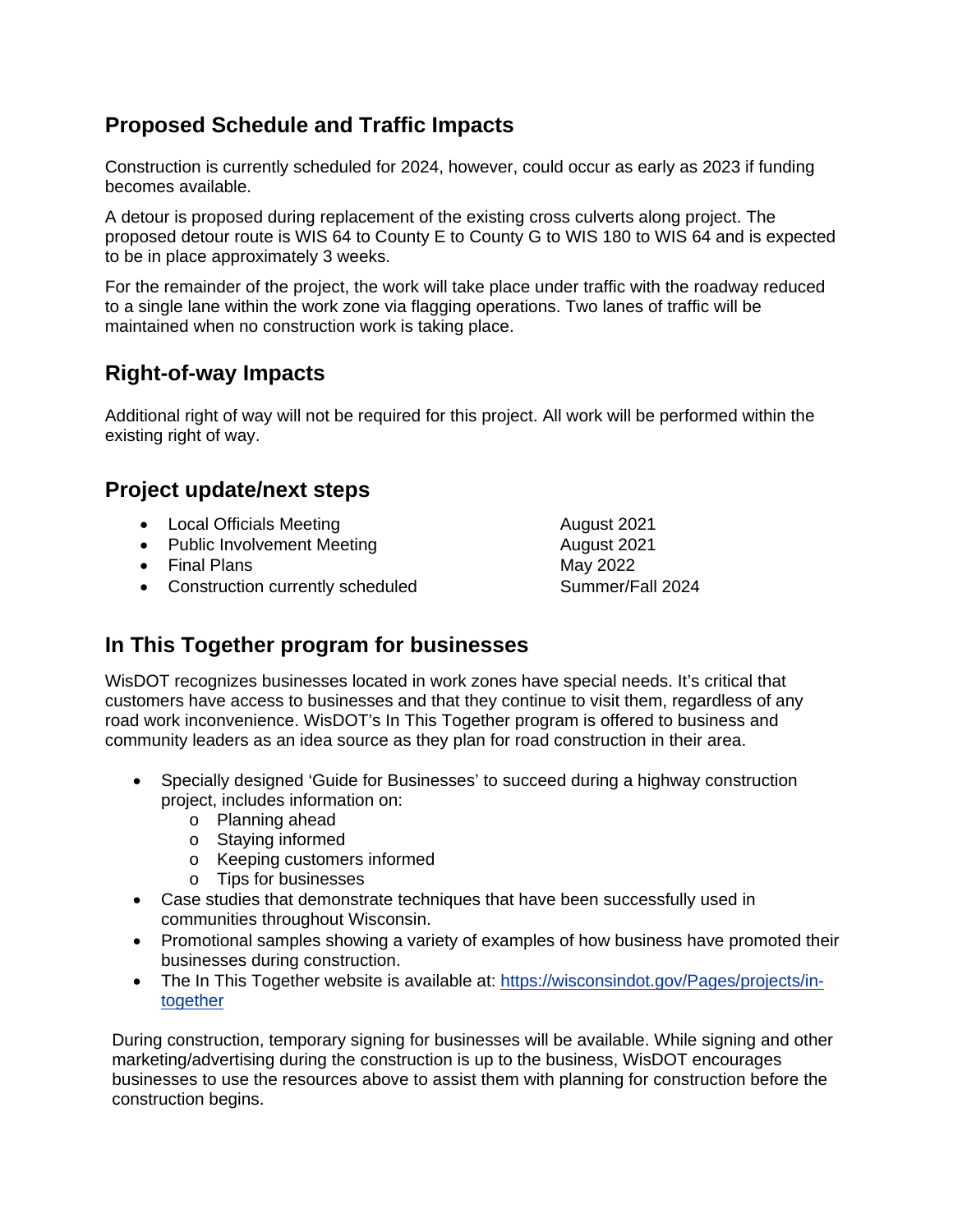#### **Public input/comments**

- 1. Fill out the comment form attached to this document and mail to WisDOT
- 2. Email comments or questions to the contacts listed below.
- 3. Call any of the contacts below.

Your comments assist us in developing a project that will serve the needs of the traveling public as well as the needs of the local community. Your input is welcome and appreciated throughout the design process.

For more information, please contact:

 Matt Ternes, P.E. Wisconsin Department of Transportation 944 Vanderperren Way Green Bay, WI 54304 920-366-3028 [Matthew.Ternes@dot.wi.gov](mailto:Matthew.Ternes@dot.wi.gov)

Callum O'Connor Wisconsin Department of Transportation 944 Vanderperren Way Green Bay, WI 54304 920-492-4128 [Callum.OConnor@dot.wi.gov](mailto:Callum.OConnor@dot.wi.gov)

This handout and other items are available on the design website at:

<https://wisconsindot.gov/Pages/projects/by-region/ne/64marint/default.aspx>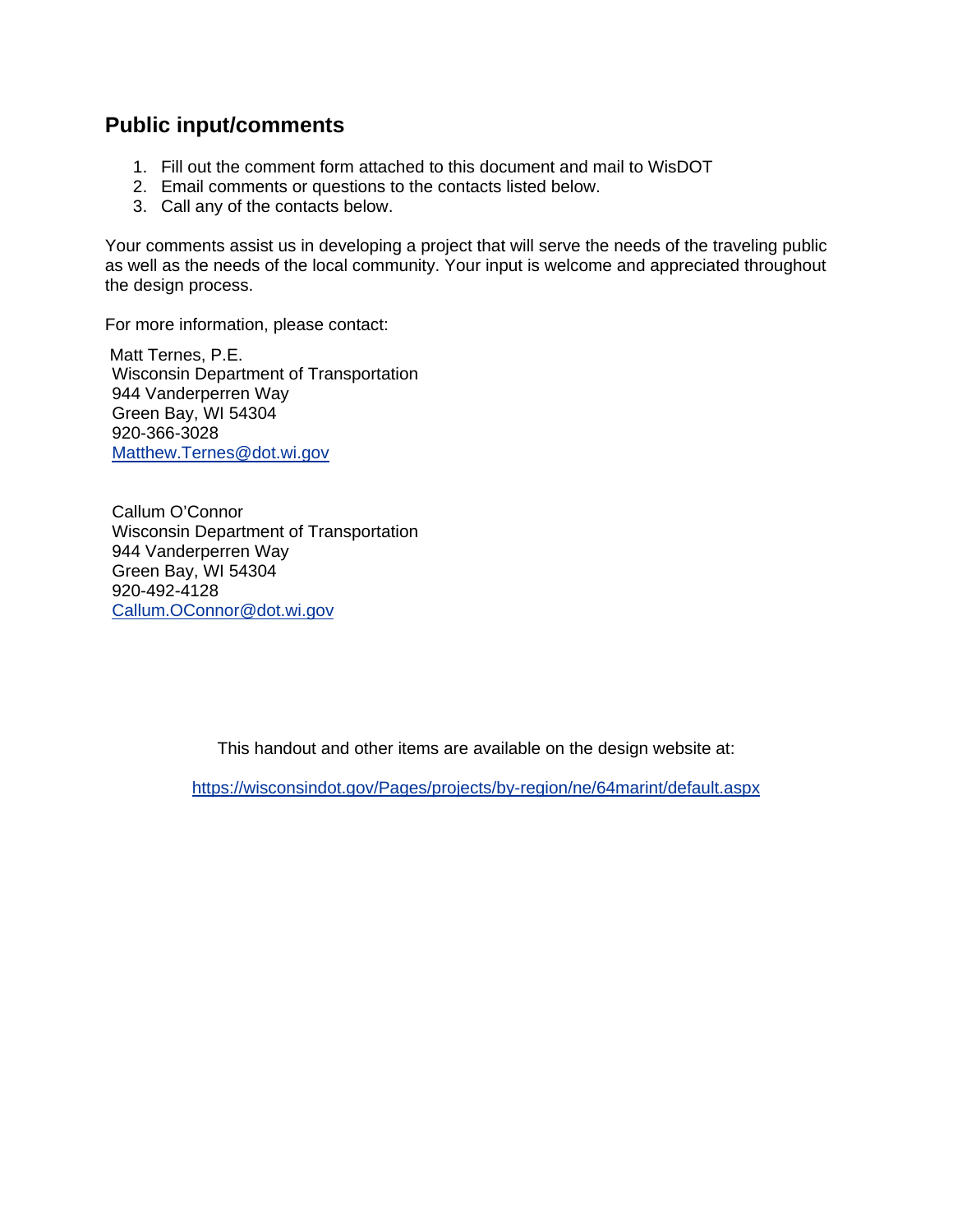

## **Public Involvement Meeting Comment Form**

Project ID 9160-19-00 WIS 64 County E – WIS 180 Marinette County

August 2021

Please mail comment form to address on the back of this sheet. Comments can also be e-mailed to [Matthew.Ternes@dot.wi.gov.](mailto:Matthew.Ternes@dot.wi.gov) Please provide comments by the end of September 2021 to be considered during the design process. Your comments assist us in developing a project that will serve the needs of the traveling public as well as the needs of the local community. Your input is welcome and appreciated throughout the design process.

Name: \_\_\_\_\_\_\_\_\_\_\_\_\_\_\_\_\_\_\_\_\_\_\_\_\_\_\_\_\_\_\_\_\_\_\_\_\_\_\_\_\_\_\_\_\_\_\_\_\_\_\_\_\_\_\_\_\_\_\_\_\_

Address:

Daytime Phone Number (optional): *\_\_\_\_\_\_\_\_\_\_\_\_\_\_\_\_\_\_\_\_\_\_\_\_\_\_\_\_\_\_\_\_\_\_\_\_\_\_\_*

Email Address (optional): *\_\_\_\_\_\_\_\_\_\_\_\_\_\_\_\_\_\_\_\_\_\_\_\_\_\_\_\_\_\_\_\_\_\_\_\_\_\_\_\_\_\_\_\_\_\_\_*

Please Print Comments (attach additional sheets if necessary):

#### **Thank you for sharing your comments with us!**

**Please reply and return within 30 days**

#### **Note: This is a self mailer – fold and return postage paid**

*The information in this document including names, addresses, phone numbers, e-mail addresses, and signatures is not confidential, and may be subject to disclosure upon request pursuant to the requirements of the Wisconsin Open Records Law, Sections 19.31 – 19.39 of the Wisconsin Statutes.*